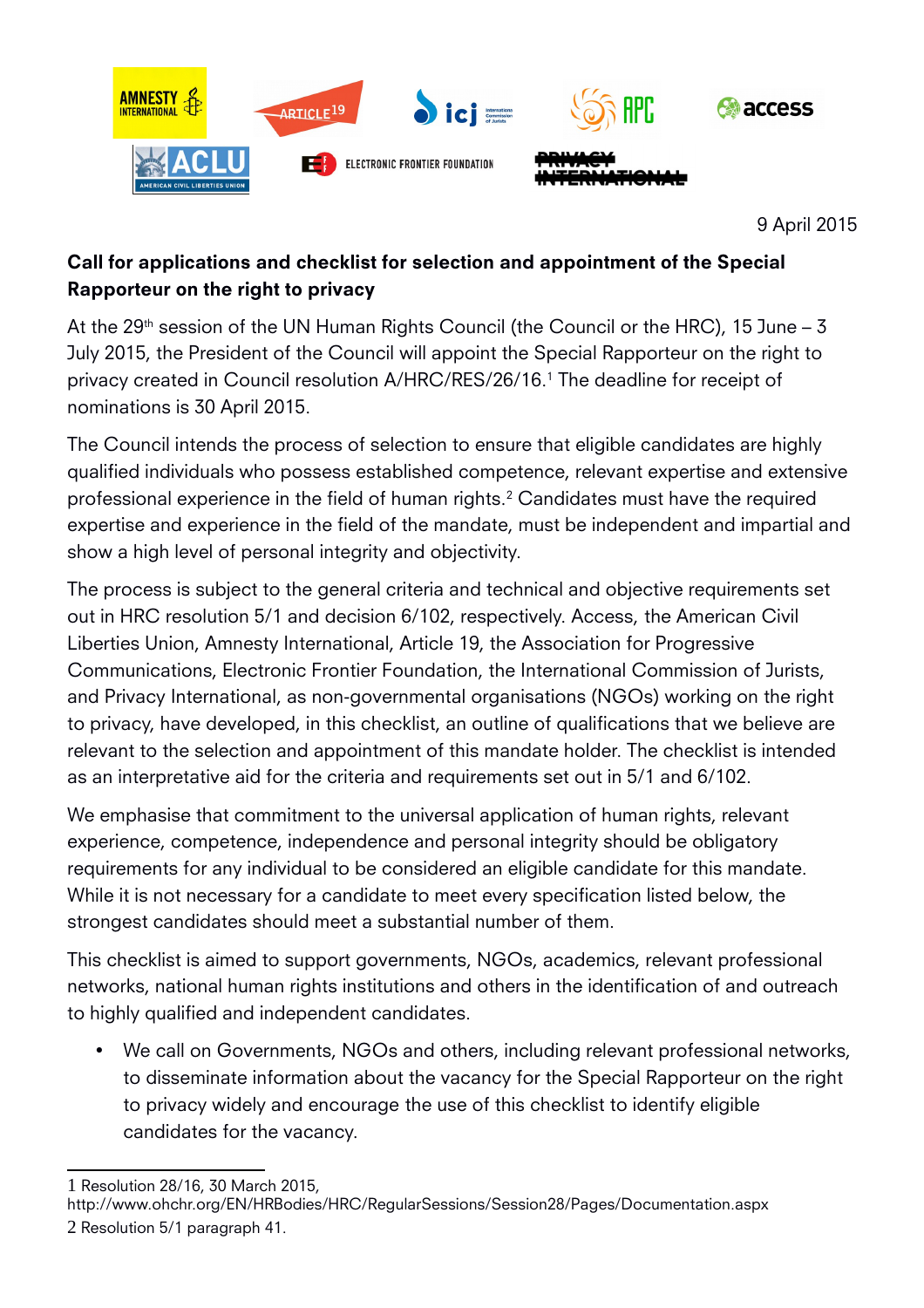- We urge Governments to consult with civil society so as to ensure that highly qualified candidates apply.
- Similarly, we encourage the Council's Consultative Group and the Council's President to use this checklist in their effort to ensure that only highly qualified and independent candidates are proposed and the best candidate is appointed.

#### I. Nomination Process

All applicants must submit an application for the mandate through the OHCHR online application system available at:<http://www.ohchr.org/EN/HRBodies/SP/Pages/HRC29.aspx>

### The deadline for receipt of nominations by OHCHR is 30 April 2015.

Prospective mandate-holders should be aware that this is a voluntary, unpaid role. They will not receive salary or other financial compensation, except for travel expenses and daily subsistence allowance of 'experts on mission'. The role will require a substantial time commitment from the individual, including readiness to travel and respond to urgent situations, as explained in the checklist.

## II. Checklist for selection of candidates for mandate of Special Rapporteur on the right to privacy

### Independence, impartiality, personal integrity and objectivity

According to Council Resolution 5/1, 'individuals holding decision-making positions in Government or in any other organisation or entity which may give rise to a conflict of interest with the responsibilities inherent to the mandate shall be excluded.<sup>'[3](#page-1-0)</sup>

At a minimum, this requires independence of prospective mandate holders from any governments, or relevant intergovernmental organisations, or businesses or other entities, that may be subject of a communication or mission within the terms of the Special Rapporteur on the right to privacy's mandate.

Candidates should disclose any past or present links with the executive of governments, businesses, or other entities that might give rise to a conflict of interest. The conflict of interest provision has also been interpreted to mean that candidates are expected to clarify how, if appointed, they would deal with any perceived or actual conflict of interest in relation to governments, inter- governmental organisations, businesses, or non-governmental organisations.

#### Qualifications and expertise

The Council has adopted technical and objective requirements for candidates eligible for special procedures mandates.[4](#page-1-1)

The following checklist is intended as an interpretive aid for those requirements.

<span id="page-1-0"></span><sup>3</sup> Resolution 5/1 paragraph 46.

<span id="page-1-1"></span><sup>4</sup> Decision 6/102.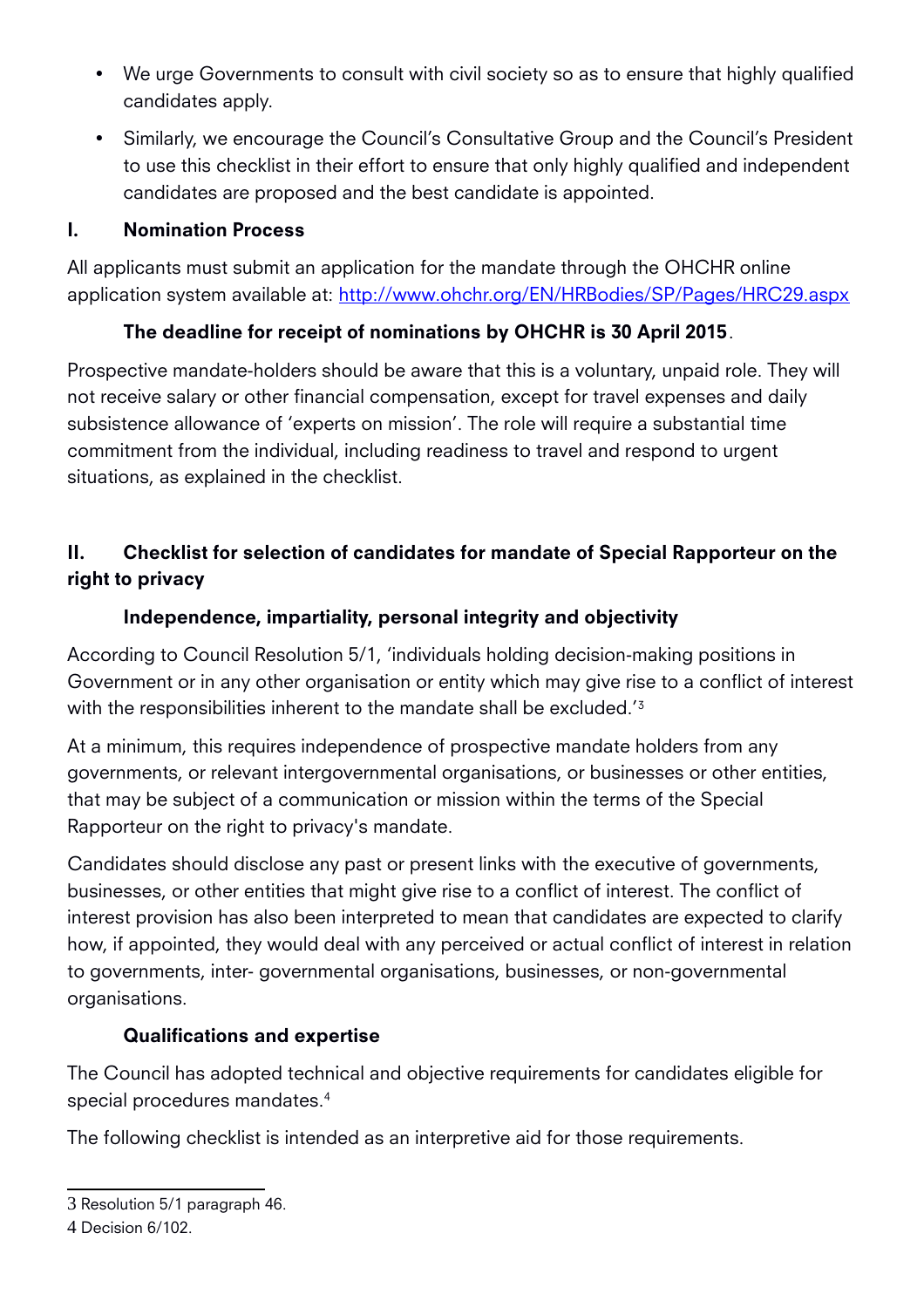1. Qualifications (and skills): relevant educational qualifications and equivalent professional experience in the field of human rights.

Checklist:

- A post graduate university degree or equivalent in law, social sciences, or in a discipline directly related to the right to privacy, preferably specialising in international human rights law.
- Academic publications or other published material (articles, studies, reports, research papers or any similar written material demonstrating in-depth knowledge) addressing issues relevant to the right to privacy from a human rights perspective.
- Excellent oral and written communication skills in at least one of the UN working languages (English, French and Spanish). Knowledge of other widely-used or official UN languages, such as Arabic, Chinese or Russian, would also be an asset.
- Extensive experience in public speaking as well as in communicating with relevant stakeholders at senior level, including governments, companies, inter-governmental organisations, national human rights institutions, NGOs, and the media.

2. Relevant expertise: knowledge of international human rights instruments, norms and principles; as well as knowledge of institutional mandates related to the United Nations or other international or regional organisations' work in the area of human rights; proven work experience in the field of human rights.

Checklist:

- Extensive knowledge of international human rights law and standards.
- Several years of progressively responsible work experience in the field of human rights, including substantial experience in promoting and protecting the right to privacy, human rights monitoring, reporting and advocacy.
- Excellent knowledge of the international and regional legal frameworks and case law and current trends relevant to the right to privacy, including its relationship to and importance in ensuring respect for all other human rights and freedoms, as well as of institutional mandates of the UN or other international or regional organisations in this area of human rights.
- Practical experience in promoting and protecting the right to privacy, particularly in the context of new technologies.

**3. Established competence:** nationally, regionally or internationally recognised competence related to human rights.

Checklist:

- Demonstrated commitment to the universal application of human rights law, standards and values without discrimination.
- Knowledge of laws and practices related to the right to privacy, including data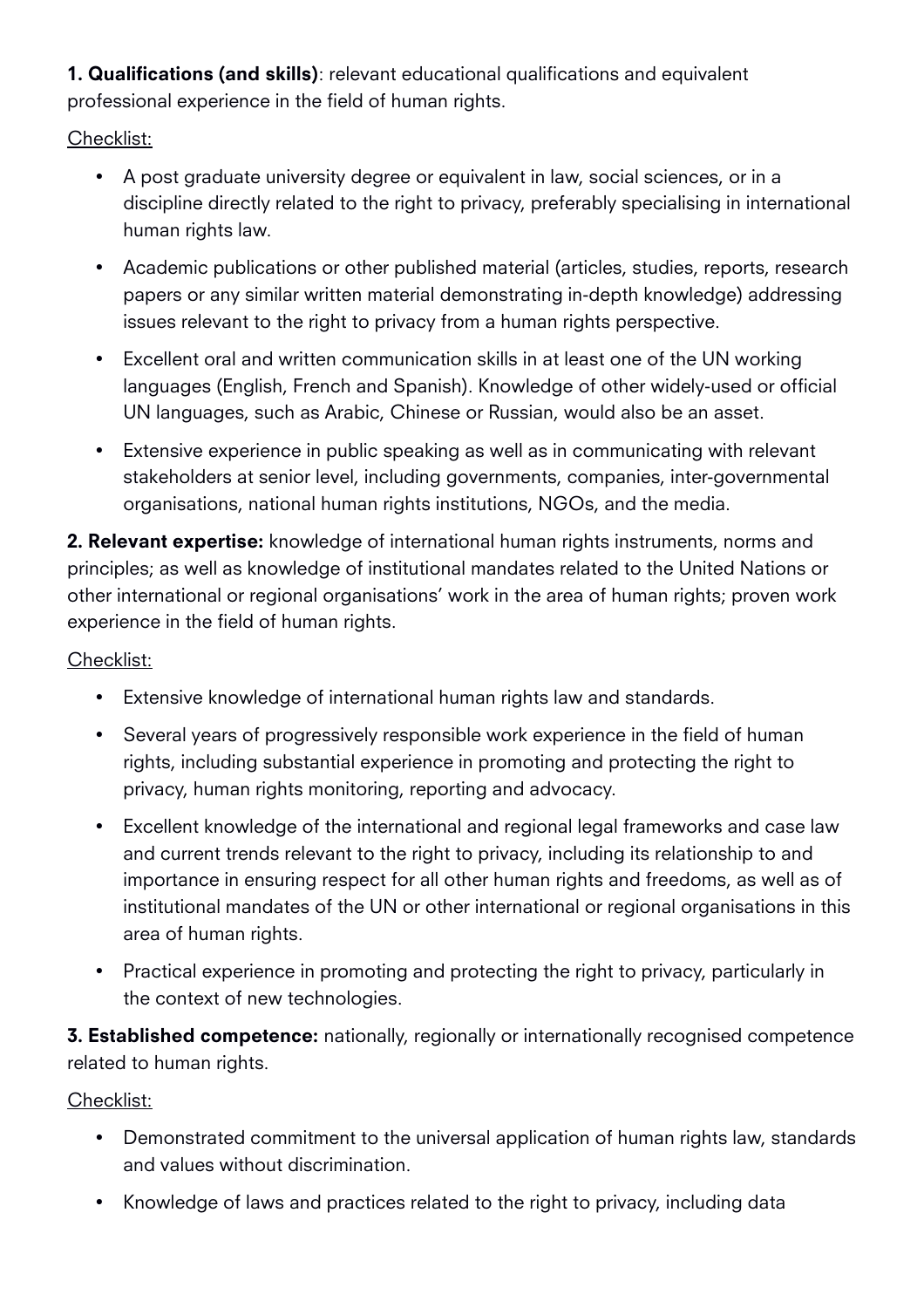protection and data retention laws and practices, laws, policies and practices related to the collection and interception of communications for the purposes of security surveillance or criminal investigation, laws, policies and oversight mechanisms regulating the activities of state security agencies and intelligence agencies.

- Recognized knowledge and experience in responding to developments and challenges in the field of the privacy protection, in particular a deep understanding of the impact of new technologies on the right to privacy.
- Experience at national, regional or international level of developing legislation, policies and guidelines on the respect and protection of the right to privacy; as well as of critically analysing existing or proposed laws, policies and practices affecting the enjoyment of the right to privacy, in order to make effective recommendations.
- Experience in interacting with actors whose roles and responsibilities may directly affect the enjoyment of the right to privacy, including:
	- all branches of government (legislative, judiciary, executive);
	- law enforcement and intelligence agencies;
	- relevant regulatory bodies, such as data protection commissioners, ombudspersons and oversight bodies to security and intelligence agencies;
	- public administration and businesses that make intensive use of personal information; and
	- businesses that may enable interference with the right to privacy, including internet and telecommunication service providers and manufacturers of surveillance equipment.
- Proven awareness and understanding of the particular challenges and vulnerabilities of specific persons and groups who experience or suffer disproportionately from violations of their right to privacy.
- Extensive experience and proven commitment to working and/or interacting with civil society, and in interacting with individuals, groups and organisations whose right to privacy may have been violated or restricted.
- Experience in conducting human rights-based research and fact-finding missions.
- Experience in critically analysing information and data, in order to be able to identify trends and make effective recommendations.

4. Flexibility/readiness and availability of time to perform effectively the functions of the mandate and to respond to its requirements, including attending Human Rights Council sessions.

#### Checklist:

 Willingness and ability to conduct in-country investigations, in all regions of the world, into policies, legislation and practices affecting the right to privacy, and in relation to